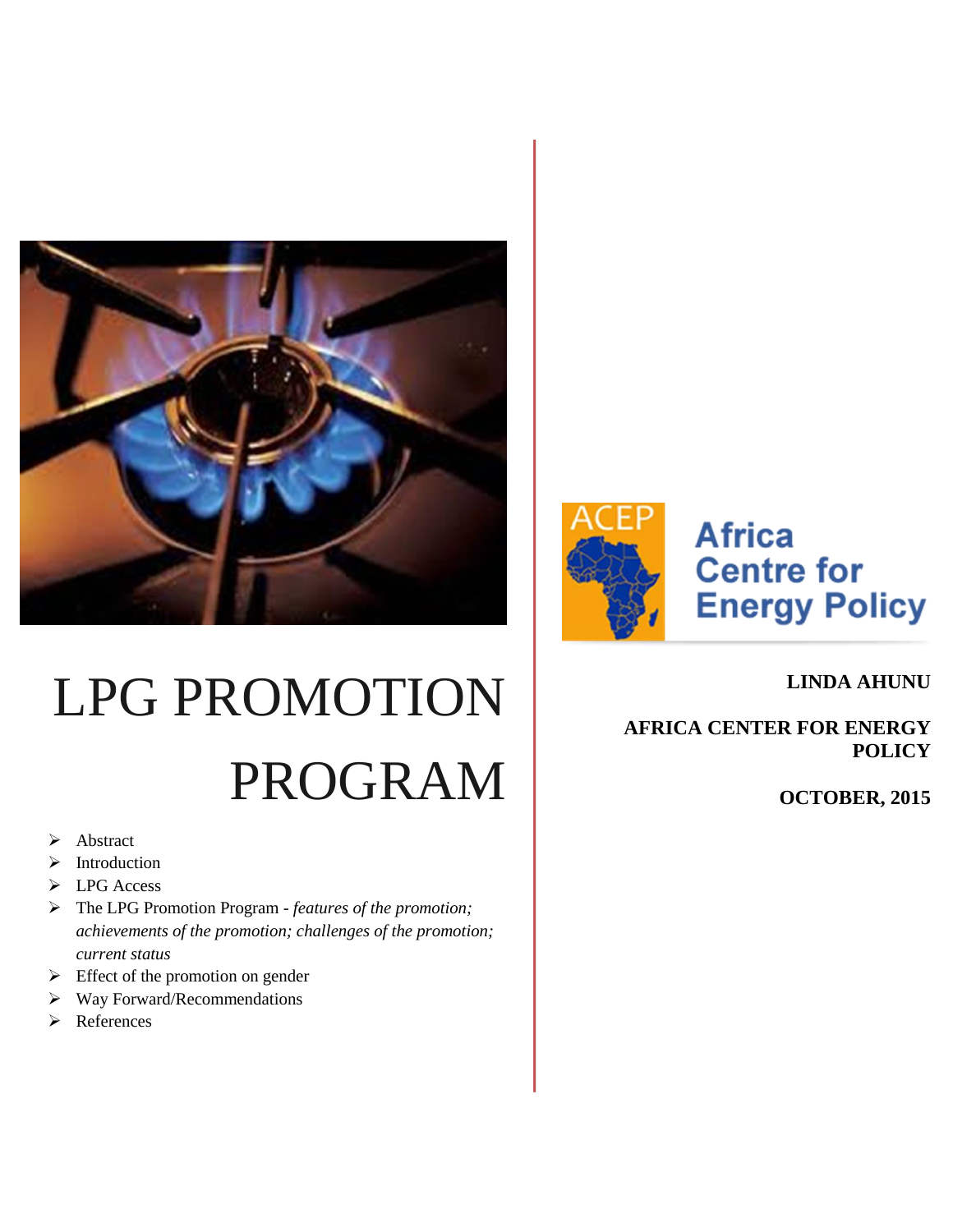#### **ABSTRACT**

Energy has a direct bearing on the growth of any nation's economy. The significant contribution of access to clean, cheap and reliable energy resources to every nation cannot be overemphasized. The LPG Promotion Program was established in 1990 as government's intervention to reduce overdependence on wood fuels for domestic use. However, due to many setbacks, the promotion was discontinued. The failure of the promotion can mainly be attributed to the inefficient guidelines and regulations implemented to monitor its progress.

Consequently the government has begun a new Rural LPG Promotion Program to improve LPG access in the rural areas from 3% as recorded in 2012 to 15% by 2016. Much effort must be made to make this new program sustainable and yield better results. One such way is to review past policies to identify shortfalls of the old promotion program and implement better strategies. It may be necessary to reintroduce LPG subsidy component for households who benefit from the new program since cost of LPG purchase is a major factor of low LPG patronage.

#### **INTRODUCTION**

Wood fuel is the main source of energy for averagely 70% of households in Ghana (Republic of Ghana et al., 2012). Households either lack access to or cannot afford modern fuels. Access to modern forms of energy sources is an integral part of the development agenda of any country, especially, developing countries. According to the United Nations Development Program (UNDP) and the World Health Organization (WHO) the term modern fuels refers to electricity, liquid fuels such as kerosene, and gaseous fuels such as liquefied petroleum gas (LPG), natural gas, and excludes traditional biomass and coal (Faisal et al., 2013).

To address the overdependence on traditional wood fuels for domestic applications, the government of Ghana in 1990, introduced an LPG Promotion Program with the long term goal of ensuring that households substitute the use of wood fuels for LPG for domestic activities. The rationale was to safeguard the forests from depletion. The short term goal of the promotion was aimed at eliminating the flaring of LPG at Tema Oil Refinery (TOR) (Quaye-Foli, 2002).

The promotion targeted urban households, public catering facilities and small-scale food sellers. Extensive promotional and educational campaigns were carried out to ensure that environmental, health and safety regulations were adhered to. The campaign also elaborated the benefits of switching to LPG (UNDP, 2004).

Since the inception of the promotion in 1990, there has been a gradual increase in LPG consumption by an average of 80%. LPG consumption increased from 5,000 tons in 1990 to 34,000 tons in 1994 indicating an 85% increase. Annual LPG consumption also grew from 45,000 tons in 2000 to 220,000 tons in 2009. As of 2013, LPG consumption was recorded at 251,800 tons (Energy Commission, 2014).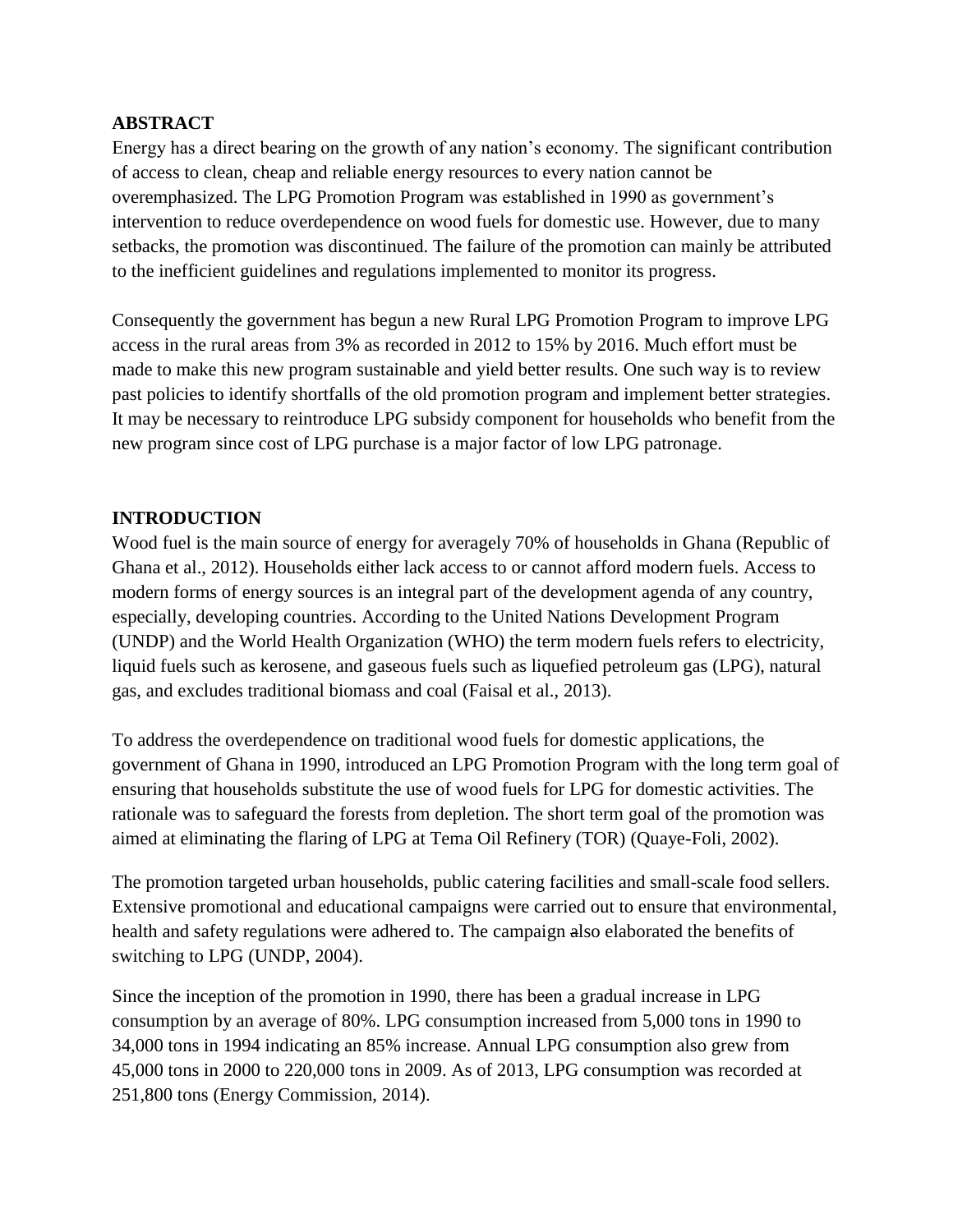The promotion was discontinued after being buffeted by so many challenges. One major challenge was the frequent shortages of LPG mainly due to TOR's inability to meet the growing demand of consumers. For example, LPG consumption dropped from 220,000 tons to 178,000 tons in 2010 mainly due to a long shutdown of TOR. These frequent shortages have pushed many households to revert to the use of charcoal and firewood for most domestic chores.

Over the years, there has been a consistent effort by the government of Ghana to implement strategies that will further advance the promotion and curb some of the challenges faced. In 2010, the National Energy Policy indicated government's intention to increase household access to LPG as the main cooking fuel to 50% by 2015. However, as of 2015, this target has still not been achieved. According to Mensah et al., (2013), a 50% access for LPG was more realistic in 2020 than 2015.

The government also initiated revised policies to promote effective strategies to achieve better results. To this effect, the government launched a program in 2014 to distribute 350,000 LPG cylinders and stoves free of charge in rural districts by the end of 2016 (GraphicOnline, 2015).

# **LPG ACCESS – WHO USES LPG?**

According to the Ghana Living Standards Survey (GLSS) in 2005/2006, 55.06% of Ghanaian households used wood as their main fuel for cooking while 28.72% used charcoal, 8.94% used gas, and 7.28% of the population used other cooking fuels or did no cooking (Brew-Hammond et al., 2013). LPG access has increased steadily since and in 2010, national LPG access was recorded at 18%.

It has been found that the selection of modern fuels, especially LPG for household use is intrinsically linked with these two factors below:

# **Household income levels:**

income earnings of households determine their expenditure. Households which fall within the lowest income quintile tend to depend on firewood and charcoal for cooking purposes. As household's income increases, patronage of gas (LPG) also goes up (as shown in Figure 1).

 **Household educational levels:** educational levels of households, especially those headed by women, influence



**Figure 1: Relationship between income quintile level and household fuel selection. Redrawn with permission from Faisal et al., (2013)**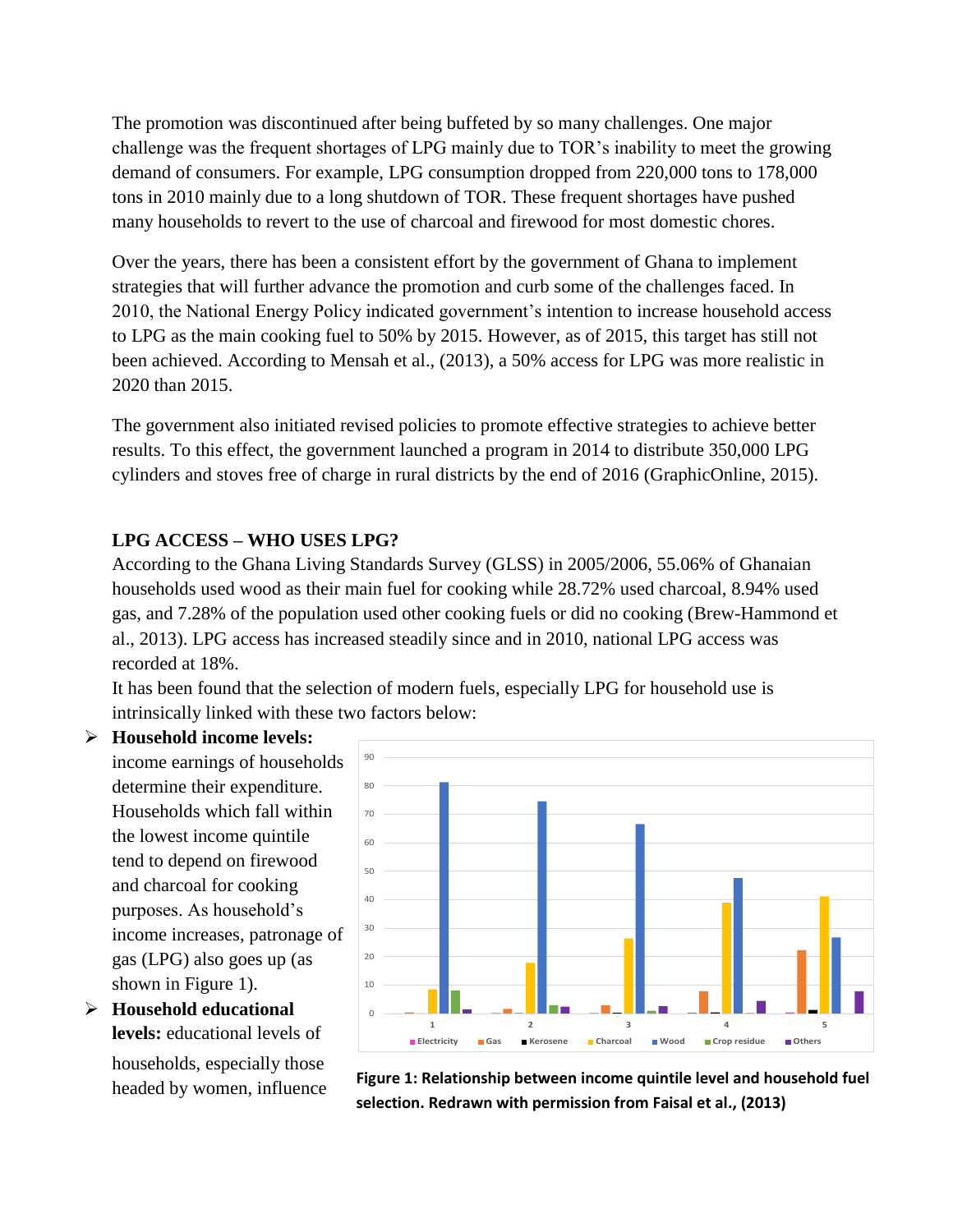the fuel selection for household use. Households tend to have strong preferences for or are mentally committed to the use of specific fuels based on their educational levels. In Ghana, only 29% of women have secondary schooling or higher (Women in Social Enterprise, 2015) and this has contributed to the low patronage of LPG.

# **THE LPG PROMOTION PROGRAM**

The LPG Promotion Program was introduced in 1990 as government's intervention to reduce the overdependence on traditional wood fuels for cooking and other household applications. To this effect, the promotion was characterized by certain features put in place to ensure delivery of its intended goal. The promotion chalked some successes and also faced some downsides as outlined below.

# **Features of the LPG Promotion Program**

The main features of the promotion were:

- $\triangleright$  Free distribution of 14.5kg and 5kg LPG cylinders to the public;
- $\triangleright$  LPG delivery service to registered private individuals for LPG retailing;
- $\triangleright$  Upgrading of TOR;
- $\triangleright$  LPG subsidy and other fiscal incentives;
- $\triangleright$  Free plant and equipment installations for educational institutions, hospitals and prisons;
- Establishment of the LPG Fund to fund the purchase and maintenance of LPG cylinders and kitchen equipment for institutions
- $\triangleright$  Construction of the Ghana Cylinder Manufacturing Company (GCMC) factory in Accra

As a promotional strategy, 14.5 kg and 5 kg LPG cylinders were distributed freely to the public. Consumers were either given free cylinders on request or were given cylinders filled with gas and only required to pay for the cost of the gas only. Additionally, to enhance quick distribution and delivery of LPG to consumers, the Ministry of Energy purchased pick-up trucks with 50 cylinders each to registered private individuals, to retail LPG. The trucks operated "door-todoor" services to increase access and bring LPG closer to consumers conveniently (Sustainable Energy for All Action Plan, 2012).

Government also set up a gas cylinder manufacturing company in the country, Ghana Cylinder Manufacturing Company (GCMC), to make them available to the public at affordable prices. The LPG Fund was also created to assist the purchase and maintenance of LPG cylinders and kitchen equipment for educational institutions, hospitals, prisons and to finance local component of the cost of constructing the GCMC factory.

The promotion included other components such as expanding domestic LPG supply by upgrading TOR and using gasoline sales to cross-subsidize LPG. To promote LPG patronage to the rural areas, financial incentives were provided through the establishment of the Unified Petroleum Price Fund (UPPF) scheme to motivate transporters who travel to rural and distant locations, outside a radius of 200km from TOR. All operations, activities, policy and planning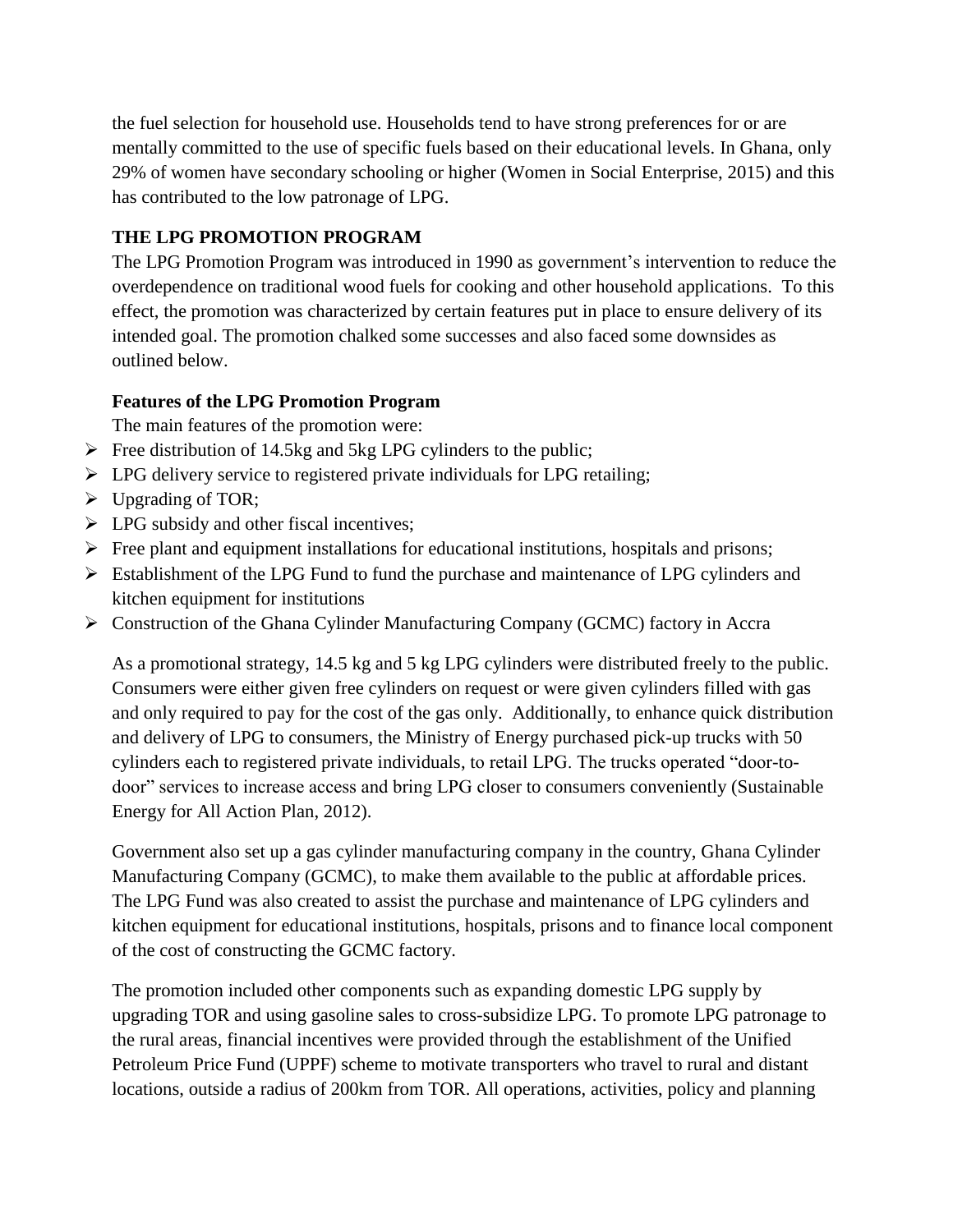with respect to the promotion were regulated by the Ministry of Energy, Ministry of Transportation and the Drivers, Vehicle and Licensing Authority (DVLA) and the Energy Commission. The Ministry of Environment, Science and Technology and the

Environmental Protection Agency was responsible for its environmental aspects (Acharibasam & Apatinga, 2014). TOR and other bulk distributing companies are responsible for LPG supply in the country. LPG is sourced from TOR during refinery of petroleum products and through imports.

#### **Achievements of the Promotion**

The promotion of LPG was successful as Consumption increased significantly between 1992 and 2013 (Figure 2). Prior to LPG Promotion Program, only 4.8% of the population in Accra used LPG, 0.8% in other urban areas and 0% in the rural areas (GLSS, 1988). As of 2000, LPG usage in Accra increased from 4.8% to 22.7%, 0.8% to 5.2% for other urban areas and 0% to 0.6% in rural areas (Quaye-Foli, 2002). Currently, Ghana's domestic consumption of LPG is over 100,000 tons per annum, which is about sixteen times higher than the quantities consumed before the LPG Promotional Program was launched. Annual consumption of LPG reached a peak of 251,800 tons by 2013 (Energy Commission, 2014).

The setting up of GCMC led to an increase in the number of cylinders from 80,000 in 1989 to 600,000 in 1997 circulation and made them available to the public at affordable prices (Quaye-Foli, 2002). The government has resuscitated the free LPG cylinder distribution program and has since distributed over 5000 cylinders in the rural areas (WorldNews Network, 2015).



Finally, the promotion of LPG by government led to the setting up of over 400 private gas refilling stations and in the process created employment to many Ghanaians (Broni-Bediako & Dankwa, 2013).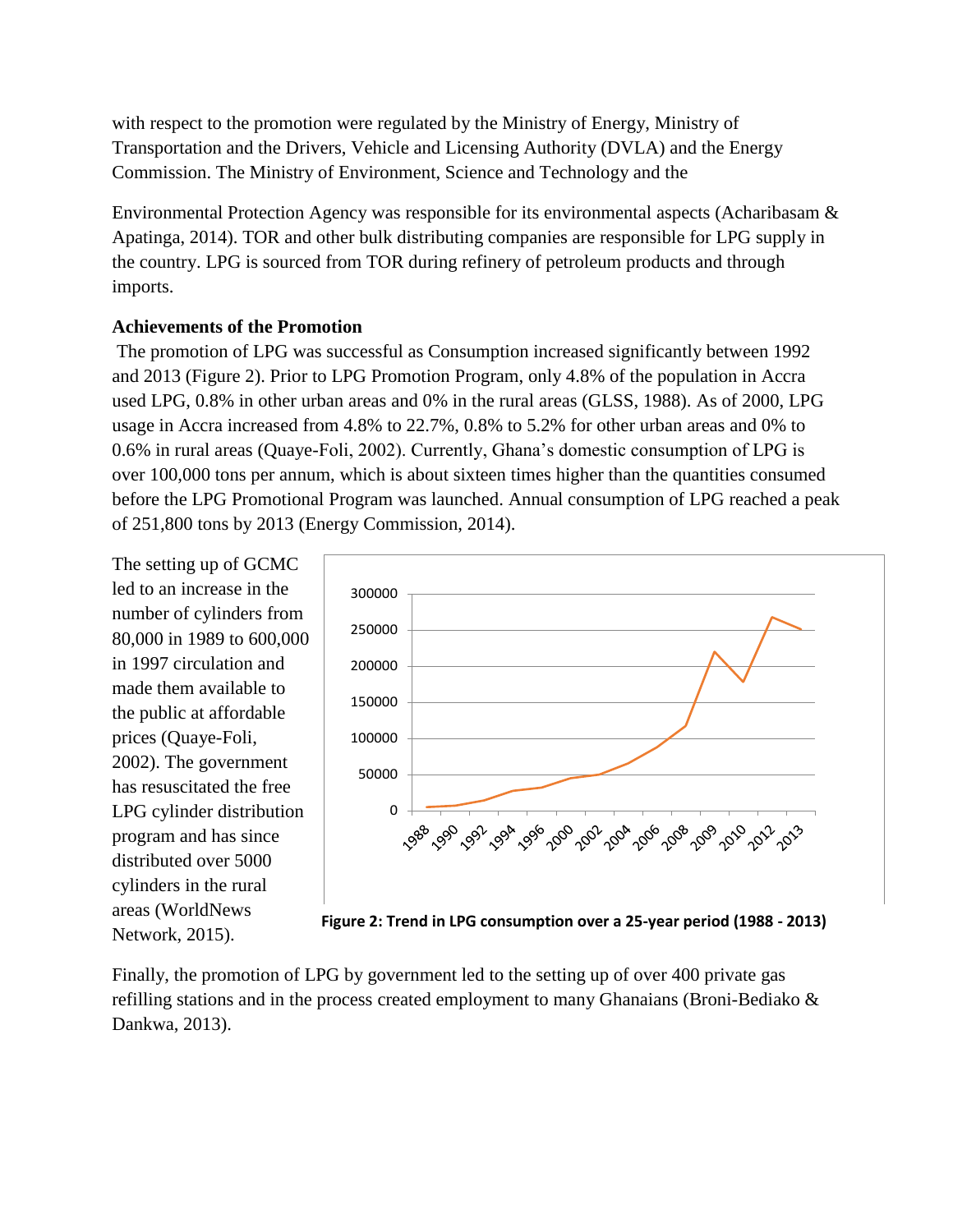#### **Challenges and Current Status of the Promotion**

Although the LPG Promotion Program chucked some successes, it was fraught with many challenges for which it was discontinued. This incident led to an increase in wood fuel usage by almost 3% since 2010. Many Ghanaians prefer wood fuel and charcoal which are relatively cheaper and more reliable in supply. Institutions including schools that initially used LPG have reverted to charcoal due to the shortages (Acharibasam & Apatinga, 2014). The inability of the promotion target of 50% LPG access by 2015 is due to periodic fall in charcoal prices, centralized promotion only at the urban areas and consistent shortages of LPG.



**[Plate 1: Distribution of free LPG cylinders and cook stoves in the](http://www.google.com.gh/imgres?imgurl=http://www.ghananewsagency.org/assets/images/John Jinapor.JPG&imgrefurl=http://www.ghananewsagency.org/science/ministry-distributes-cylinders-to-rural-communities-78405&h=1200&w=1600&tbnid=BOvbG9XPj8yE8M:&zoom=1&docid=bQwZi-Ym0BVDtM&ei=nA0ZVdqPCdLzav-OgRg&tbm=isch&ved=0CB8QMygEMAQ) Central Gonja District**

In spite of the UPPF Scheme, penetration of LPG in the rural areas is still not encouraging. Out of the 6% of Ghanaian households using LPG as their primary source of fuel for cooking, 70% reside in the Greater Accra and Ashanti Regions (Brew-Hammond et al., 2009). In contrast, LPG access in the rural areas accounted for only 3% as of 2012.

To combat this urban bias, the government of Ghana through the Ministry of Energy and Petroleum in March 2015, launched a Rural LPG Program; an initiative to reintroduce the free LPG cylinder distribution program and improve LPG access in the rural areas. Under the program, government distributes free cylinders, cook stoves and all related accessories to beneficiaries in low access and low income areas in districts across the country (see Plate 1). This was done to enable rural dwellers switch easily from wood fuels to LPG without paying for the initial investment costs. The government seeks to create demand in these low access areas to incentivize private LPG marketing companies to set up.

The launch saw the distribution of 5000 pieces of 6 kg cylinders and cook stoves at Axim in the Nzema East District of the Western Region (WorldNews Network, 2015). The Rural LPG Promotion Program was first launched at Garu-Tempane in the Upper East Region in November 2013, where 1,500 pieces of 6 kg cylinders and cook stoves were distributed on pilot basis. The roll-out of the program was started in 2014 with distribution of cylinders and cook stoves in Tano South, Ajumako-Enyan-Essiam, Tolon and Central Gonja districts. In all, 14,500 pieces of 6 kg cylinders, cook stoves and related accessories have been distributed in 5 low access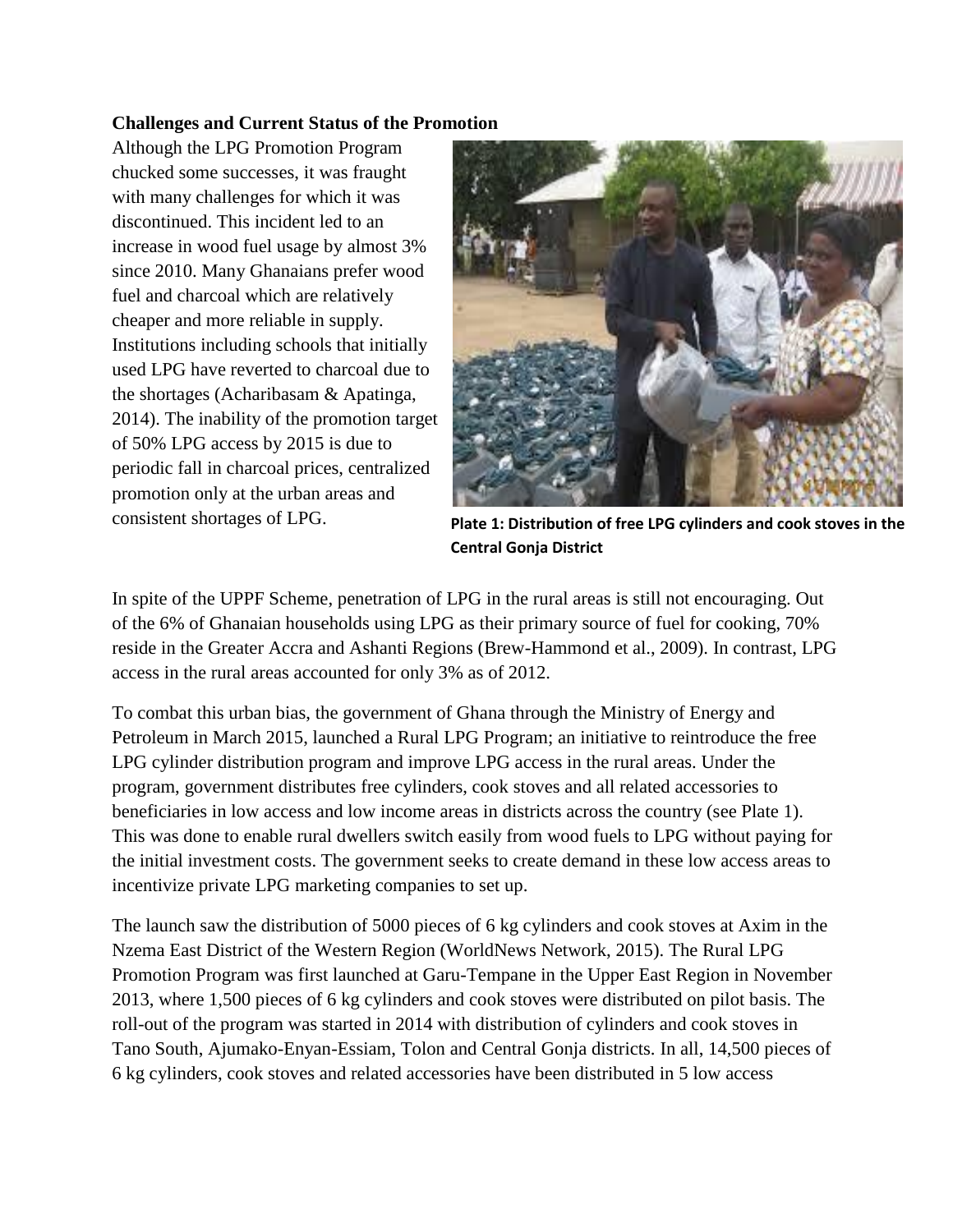districts. The program is expected to intensify its distribution exercise in low access and low income rural areas nationwide in 2015 and beyond (WorldNews Network, 2015).

One major component of the promotion was the cross-subsidy of LPG with petroleum products in a bid to make it more affordable for households. However, this did not prove to be economically viable. Most commercial transport vehicles, especially taxes, switched from the use of petrol to LPG due to the relatively lower subsidized prices (Acharibasam & Apatinga, 2014). Subsidy was therefore withdrawn in 2013. Subsidies are expensive and governments especially those in developing countries find it difficult to finance and sustain them. However, the effect of this subsidy withdrawal has caused many Ghanaian households, schools and other public institutions to make economic adjustments by reverting to the use of charcoal and firewood for their cooking and heating purposes.

Since income level of households influences household fuel selection, LPG patronage is largely limited to households with high disposable income. In the midst of economic hardship, most households tend to go for cheaper cooking fuels to meet other economic needs. Additionally, the wood fuel industry employs many rural folks making it difficult to prevent its use by not providing alternative jobs. Although the establishment of the promotion created jobs for some Ghanaians via the establishment of LPG filling stations, it was mostly dominant in the urban areas.

The Ghana Cylinder Manufacturing Company (GCMC) also encountered some infrastructure deficit and which ultimately affected the distribution of free LPG cylinders in the country and consequently gas cylinder prices. The Minister of Energy and Petroleum as of March, 2015, held discussions with the management of GCMC to consider effective measures to make LPG cylinders and cook stoves available to many Ghanaians, in order to curb overdependence on wood fuels for household applications.

The increasing demand for LPG over the years, have outstripped the supply end from TOR. The promotion was not able to fully upgrade TOR's refining capacity to supply enough LPG as required. In 2010, TOR was shut down due to technical and operational challenges as well as financial constraints. This reflected in a decline in LPG consumption from 220,600 tons in 2009 to 178,400 tons in 2010 (Energy Commission, 2014). Currently, TOR produces 25,600 tons of LPG annually as compared to the 252,000 required and coupled with storage capacity constraint (Energy Commission, 2014). LPG supply is projected to increase as the Atuabo gas processing plant is expected to produce about 240,000 tons of LPG, enough to meet about 70% of domestic demand.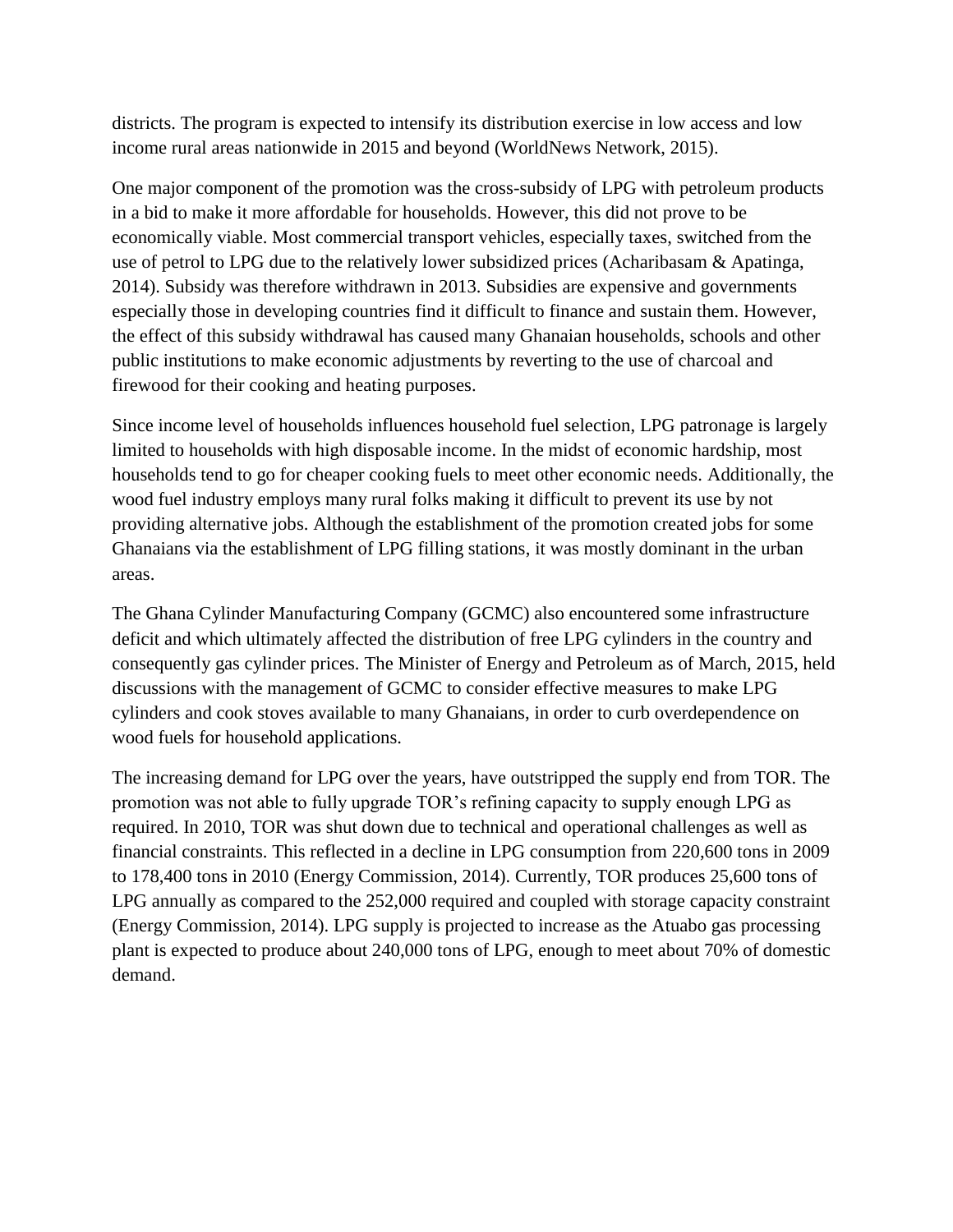# **EFFECT OF THE PROMOTION ON GENDER**

The type of fuel consumed has an effect on the health of people. Continual usage of wood fuels for cooking have detrimental effects on the health of women and children, as illustrated in Plate 2. It is estimated that 4% to 5% of global diseases are a consequence of this indoor pollution (UNDP, 2004). According to a report by WHO, about 16,600 lives are lost annually in Ghana as a result of exposure to air pollution caused by use of charcoal and firewood.



**Plate 2: Picture showing a woman suffocating in a smoke polluted environment, from the burning of fuel wood**

Women in the rural areas, are the most affected, as they spend about 1 to 5 hours daily in search of wood fuel. Rural women and young girls are therefore constrained with the amount of time they invest in income-generating and educational activities daily (UNDP, 2004).

The National Energy Policy (2010) identifies limited involvement of women in the planning and management of energy services as well as the limited capacity of women in management positions in the Energy Sector.

The LPG Promotion was therefore a good intervention program meant to relieve women of the burdens associated with the use of wood fuels. Access to LPG for most women, would mean improvements in their health and sufficient time to engage in income-generating activities.

# **WAY FORWARD (RECOMMENDATIONS)**

To improve LPG access and make the new Rural LPG Promotion Program sustainable, some corrective measures must be put in place.

Firstly, government must create jobs in the rural communities, since most rural folks work in the wood fuel industry. When income earnings of a population improve, patronage of LPG also increases.

Secondly, the cost of LPG must be subsidized for rural communities, since a significant number of them have low disposable income and hence cannot afford to refill their cylinders. To compete with the preference for charcoal and firewood, the price of LPG must be relatively low to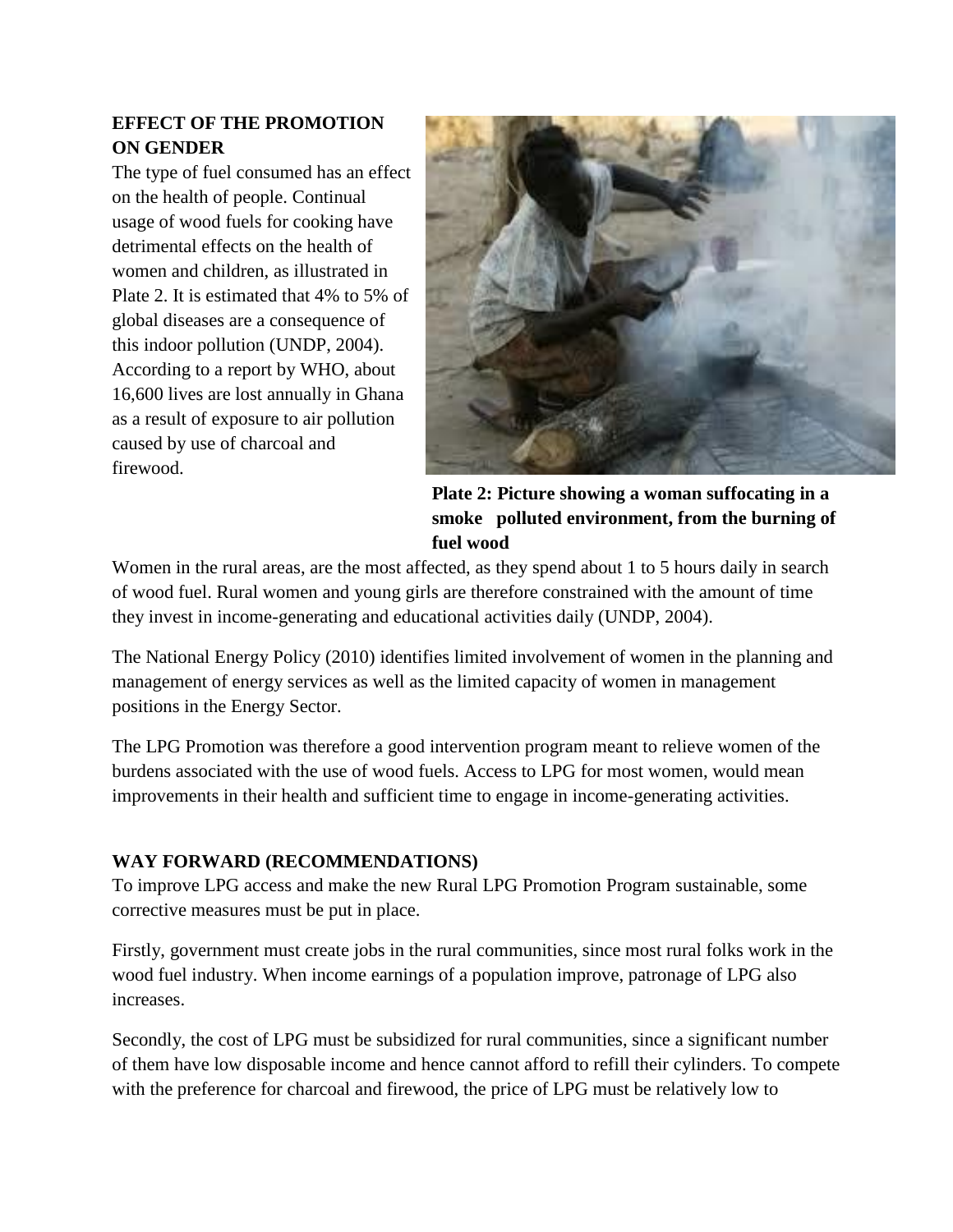encourage its patronage in these communities. In view of this, government must employ policies such as price differentials to regulate subsidy schemes that will ensure households, rather than commercial vehicle operators to benefit from these subsidies.

Most households, especially in the rural areas, are not aware of the health dangers associated with the continual usage of wood fuels. Intensive educational forums must be embarked on to sensitize the local people on the benefits of switching to the use of LPG and safe handling of LPG, in order to avoid damage to life and property. Finally, another measure is for government to encourage private sector participation by way of investment in the storage and distribution network of LPG and other petroleum products throughout the country.

When these measures are implemented, the nation's dream of improving LPG access and patronage will be realized.

#### **REFERENCES**

- 1. Broni-Bediako, E. & Dankwa, K. O. (2013). Assessment of liquefied petroleum gas (LPG) utilization in Ghana: A study at Tarkwa. *International Journal of Scientific & Technology Research, 2*(9), 6-10
- 2. Acharibasam, J. B. & Apatinga, G. A. (2014). Ghana and the liquefied petroleum gas dilemma critical analysis of Ghana's LPG policy. *International Journal of Energy and Environmental Research, 2*(2), 1-8.
- 3. Energy Commission of Ghana, Strategic Planning and Policy Division. (2014, April). *National energy statistics 2000-2013.* Retrieved from [http://energycom.gov.gh/files/National%20Energ%20Statistics\\_2014final.pdf](http://energycom.gov.gh/files/National%20Energ%20Statistics_2014final.pdf)
- 4. Faisal, W. A., Brew-Hammond, A. & Osei, E. E. (2013). Relationships between energy use and income levels for households in Ghana. *European Scientific Journal* June 2013, *9*(6), 233-245
- 5. Sustainable Energy for All Action Plan (2012)*.* Retrieved from <http://energycom.gov.gh/files/SE4ALL-GHANA%20ACTION%20PLAN.pdf>
- 6. Obeng, Y. G., Kemausuor, F., Brew-Hammond, A. & Duker, A. (2009). *A review of trends, policies and plans for increasing energy access in Ghana.* The Energy Centre, KNUST.
- 7. United Nations Development Program in Ghana, Environment and Energy. (2004). *Liquefied petroleum gas (LPG) substitution for wood fuel in Ghana – opportunities and challenges: A brief analysis of the LPG sector in Ghana.* Retrieved from [http://energyaccess.wikispaces.com/file/view/Infolink\\_LPG\\_Ghana\(2004\).pdf](http://energyaccess.wikispaces.com/file/view/Infolink_LPG_Ghana(2004).pdf)
- 8. Quaye-Foli, E. (2002). *Liquefied petroleum gas promotion: The Ghana experience.* Retrieved from [https://www.esmap.org/sites/esmap.org/files/Rpt\\_Ghanalpgquayefoli.pdf](https://www.esmap.org/sites/esmap.org/files/Rpt_Ghanalpgquayefoli.pdf)
- 9. Mensa, S. G., Kemausuor, F. & Brew-Hammond, A. (2013). Energy access indicators and trends in Ghana. *Renewable and Sustainable Energy Reviews 30*(2014), 317–323
- 10. Ministry of Energy and Petroleum. (2015). *Ministry for petroleum launches the rural LPG promotion program.* Retrieved from <http://www.energymin.gov.gh/?p=3523>